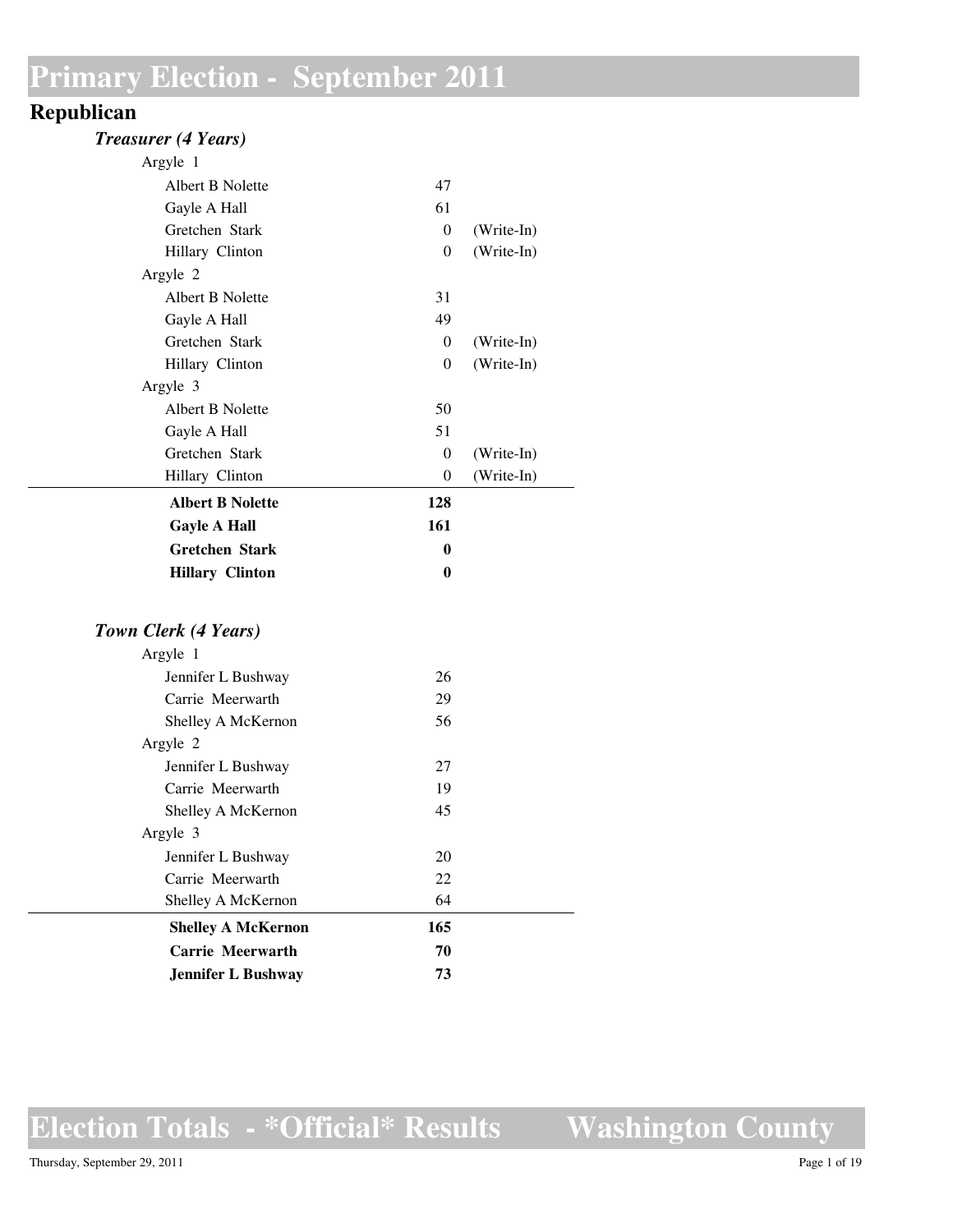### **Republican**

| <b>Treasurer (4 Years)</b> |  |  |
|----------------------------|--|--|
|----------------------------|--|--|

| Cambridge 1             |          |            |
|-------------------------|----------|------------|
| Albert B Nolette        | 9        |            |
| Gayle A Hall            | 7        |            |
| Gretchen Stark          | 0        | (Write-In) |
| Hillary Clinton         | 0        | (Write-In) |
| Cambridge 2             |          |            |
| Albert B Nolette        | 13       |            |
| Gayle A Hall            | 12       |            |
| Gretchen Stark          | $\theta$ | (Write-In) |
| Hillary Clinton         | 0        | (Write-In) |
| <b>Albert B Nolette</b> | 22       |            |
| <b>Gayle A Hall</b>     | 19       |            |
| <b>Gretchen Stark</b>   | 0        |            |
| <b>Hillary Clinton</b>  | 0        |            |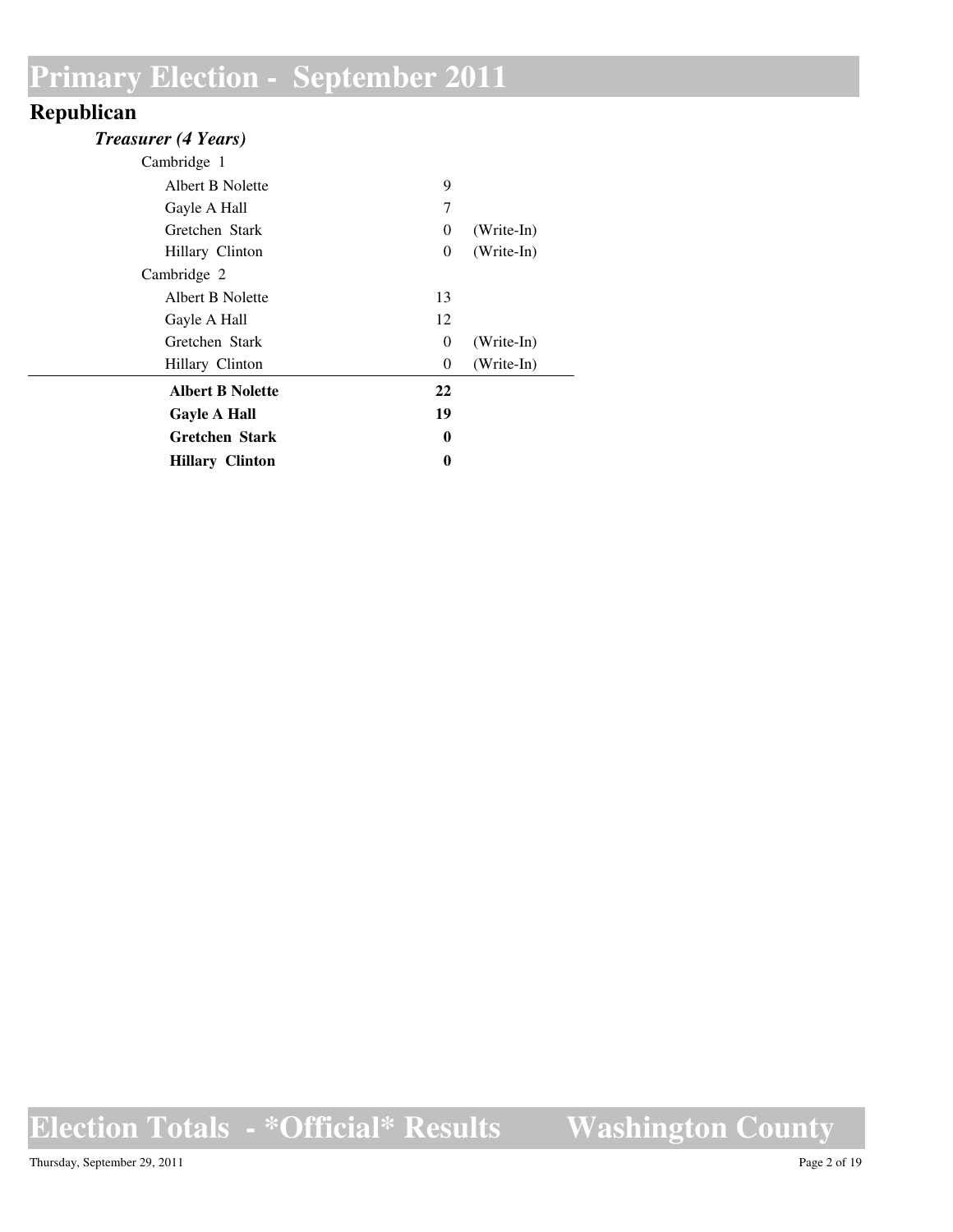### **Republican**

| <b>Treasurer (4 Years)</b> |                  |            |
|----------------------------|------------------|------------|
| Dresden 1                  |                  |            |
| Albert B Nolette           | 15               |            |
| Gayle A Hall               | 17               |            |
| Gretchen Stark             | $\theta$         | (Write-In) |
| Hillary Clinton            | $\theta$         | (Write-In) |
| <b>Albert B Nolette</b>    | 15               |            |
| <b>Gayle A Hall</b>        | 17               |            |
| <b>Gretchen Stark</b>      | $\boldsymbol{0}$ |            |
| <b>Hillary Clinton</b>     | $\boldsymbol{0}$ |            |

**Election Totals - \*Official\* Results Washington County**

Thursday, September 29, 2011 Page 3 of 19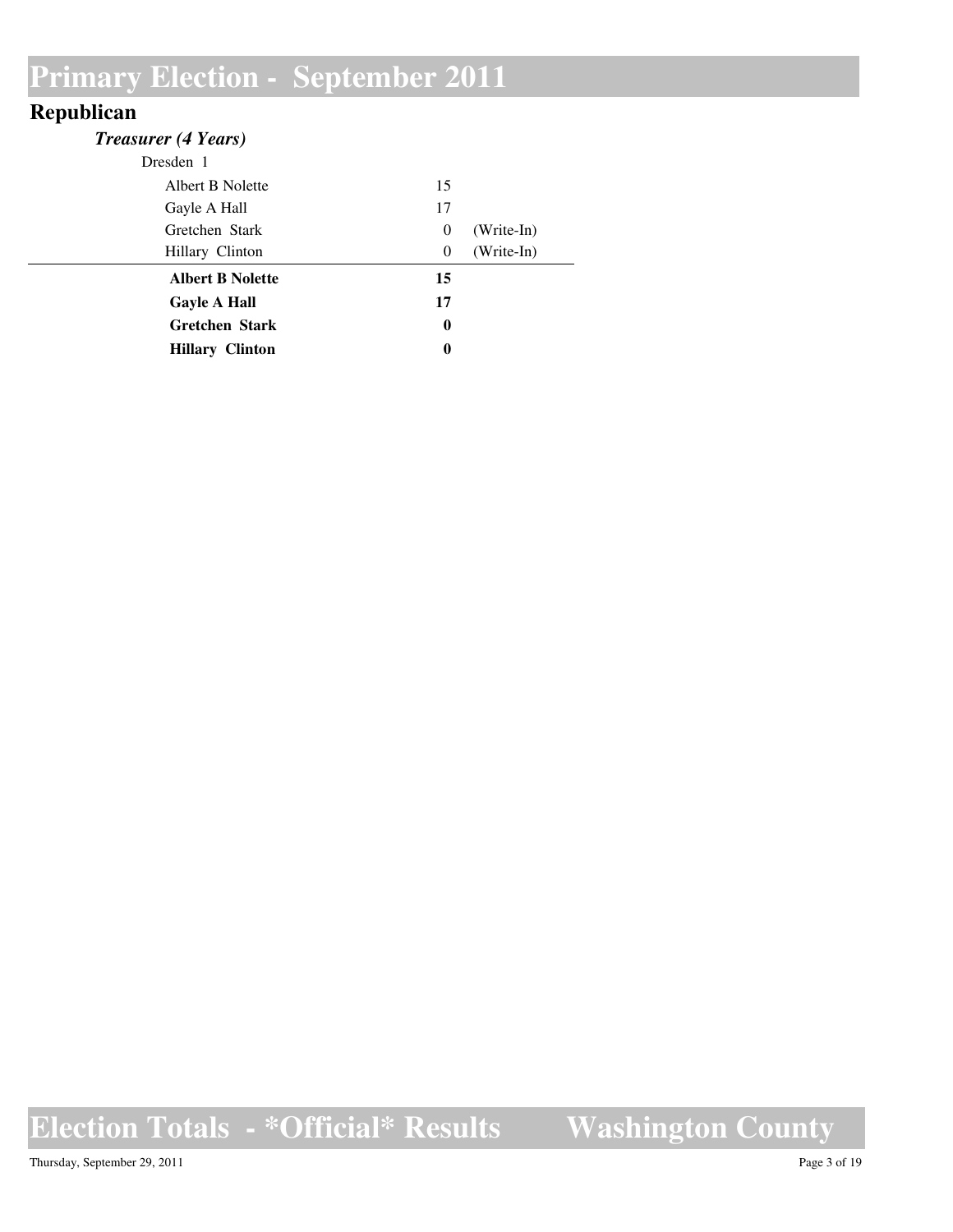### **Republican**

| <b>Treasurer (4 Years)</b> |  |  |
|----------------------------|--|--|
|----------------------------|--|--|

| Easton 1                |          |              |
|-------------------------|----------|--------------|
| Albert B Nolette        | 33       |              |
| Gayle A Hall            | 26       |              |
| Gretchen Stark          | 0        | $(Write-In)$ |
| Hillary Clinton         | $\theta$ | (Write-In)   |
| Easton 2                |          |              |
| Albert B Nolette        | 12       |              |
| Gayle A Hall            | 15       |              |
| Gretchen Stark          | 0        | (Write-In)   |
| Hillary Clinton         | 0        | (Write-In)   |
| <b>Albert B Nolette</b> | 45       |              |
| <b>Gayle A Hall</b>     | 41       |              |
| <b>Gretchen Stark</b>   | $\bf{0}$ |              |
| <b>Hillary Clinton</b>  | 0        |              |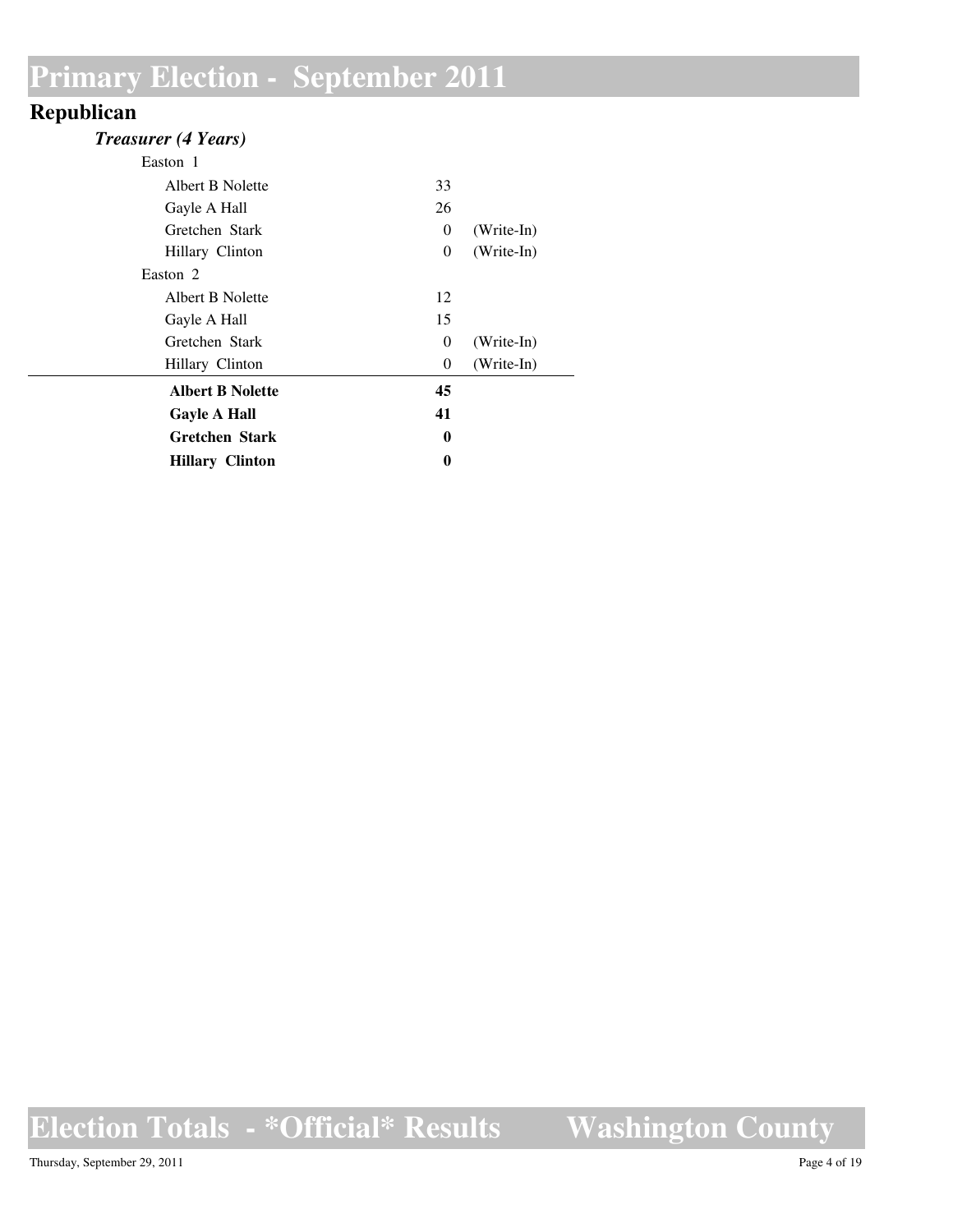#### **Republican**

#### *Treasurer (4 Years)*

| Fort Ann 1              |          |            |
|-------------------------|----------|------------|
| Albert B Nolette        | 28       |            |
| Gayle A Hall            | 40       |            |
| Gretchen Stark          | $\Omega$ | (Write-In) |
| Hillary Clinton         | $\Omega$ | (Write-In) |
| Fort Ann 2              |          |            |
| Albert B Nolette        | 55       |            |
| Gayle A Hall            | 75       |            |
| Gretchen Stark          | $\Omega$ | (Write-In) |
| Hillary Clinton         | $\Omega$ | (Write-In) |
| Fort Ann 3              |          |            |
| Albert B Nolette        | 195      |            |
| Gayle A Hall            | 86       |            |
| Gretchen Stark          | 1        | (Write-In) |
| Hillary Clinton         | $\Omega$ | (Write-In) |
| <b>Albert B Nolette</b> | 278      |            |
| <b>Gayle A Hall</b>     | 201      |            |
| <b>Gretchen Stark</b>   | 1        |            |
| <b>Hillary Clinton</b>  | 0        |            |

#### *Supervisor (2 Years)*

| <b>Richard W Winchell</b> | 183 |  |
|---------------------------|-----|--|
| Darlene Dumas             | 307 |  |
| Richard W Winchell        | 82  |  |
| Darlene Dumas             | 203 |  |
| Fort Ann 3                |     |  |
| Richard W Winchell        | 64  |  |
| Darlene Dumas             | 71  |  |
| Fort Ann 2                |     |  |
| Richard W Winchell        | 37  |  |
| Darlene Dumas             | 33  |  |
| Fort Ann 1                |     |  |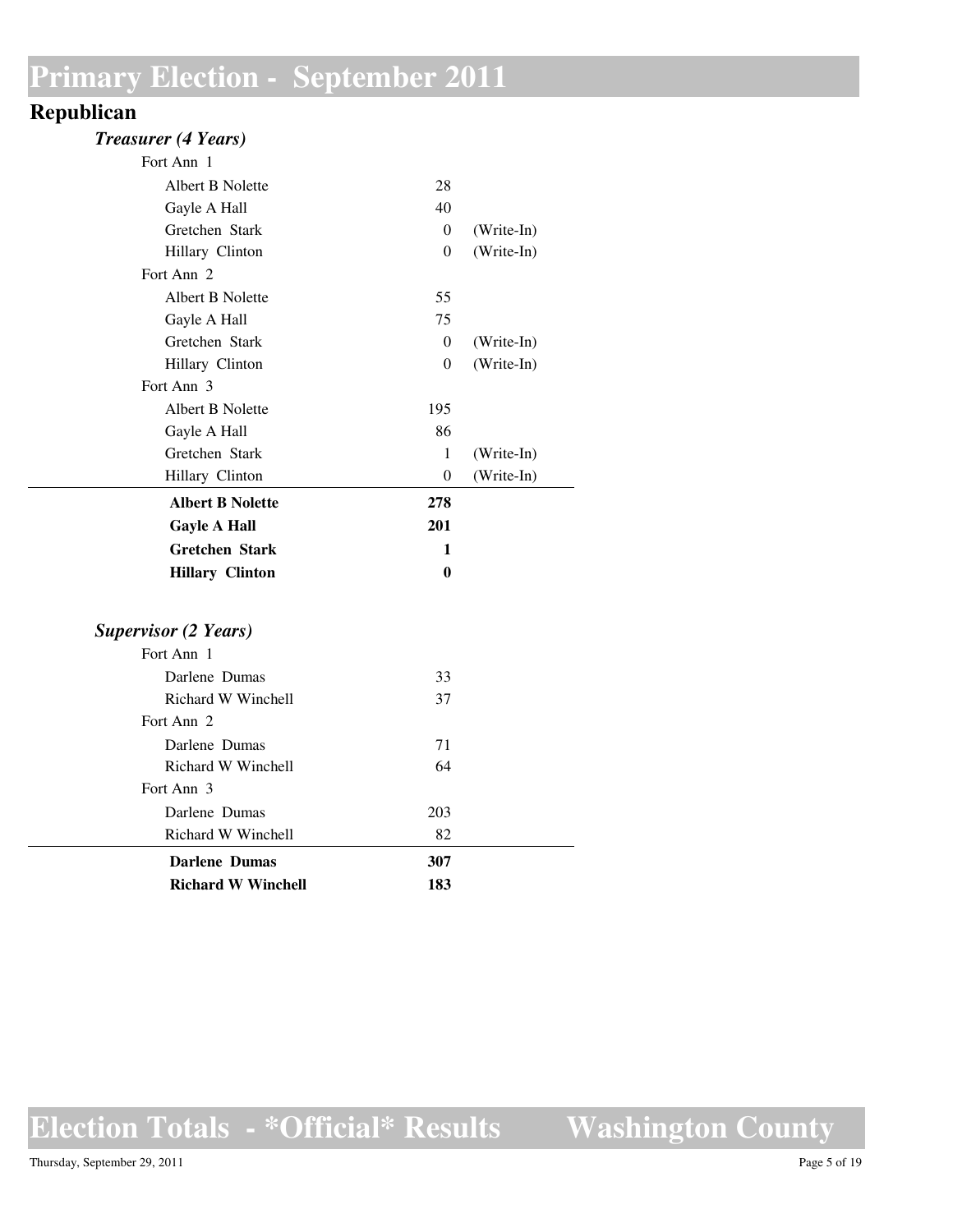#### **Republican**

#### *Treasurer (4 Years)*

| Fort Edward 1           |                  |            |
|-------------------------|------------------|------------|
| Albert B Nolette        | 31               |            |
| Gayle A Hall            | 19               |            |
| Gretchen Stark          | $\theta$         | (Write-In) |
| Hillary Clinton         | $\theta$         | (Write-In) |
| Fort Edward 2           |                  |            |
| Albert B Nolette        | 26               |            |
| Gayle A Hall            | 3                |            |
| Gretchen Stark          | $\theta$         | (Write-In) |
| Hillary Clinton         | $\theta$         | (Write-In) |
| Fort Edward 3           |                  |            |
| Albert B Nolette        | 8                |            |
| Gayle A Hall            | $\overline{2}$   |            |
| Gretchen Stark          | $\theta$         | (Write-In) |
| Hillary Clinton         | $\overline{0}$   | (Write-In) |
| Fort Edward 4           |                  |            |
| Albert B Nolette        | 32               |            |
| Gayle A Hall            | $\overline{2}$   |            |
| Gretchen Stark          | $\theta$         | (Write-In) |
| Hillary Clinton         | $\overline{0}$   | (Write-In) |
| Fort Edward 5           |                  |            |
| Albert B Nolette        | 5                |            |
| Gayle A Hall            | 6                |            |
| Gretchen Stark          | $\overline{0}$   | (Write-In) |
| Hillary Clinton         | $\boldsymbol{0}$ | (Write-In) |
| <b>Albert B Nolette</b> | 102              |            |
| <b>Gayle A Hall</b>     | 32               |            |
| <b>Gretchen Stark</b>   | 0                |            |
| <b>Hillary Clinton</b>  | $\bf{0}$         |            |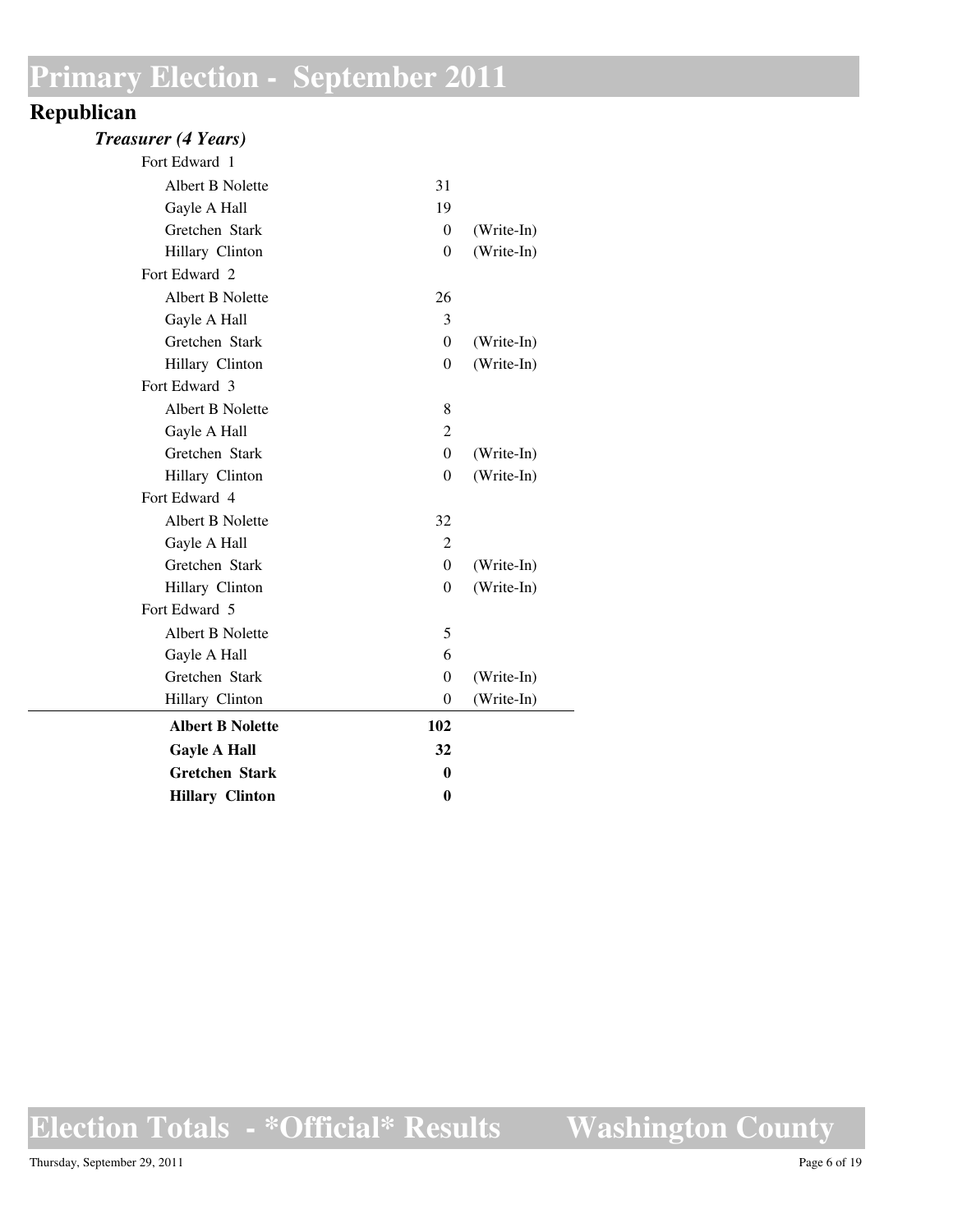#### **Republican**

#### *Treasurer (4 Years)*

| Granville 1             |                |            |
|-------------------------|----------------|------------|
| Albert B Nolette        | 8              |            |
| Gayle A Hall            | 13             |            |
| Gretchen Stark          | $\overline{0}$ | (Write-In) |
| Hillary Clinton         | $\overline{0}$ | (Write-In) |
| Granville 2             |                |            |
| Albert B Nolette        | 15             |            |
| Gayle A Hall            | 16             |            |
| Gretchen Stark          | $\overline{0}$ | (Write-In) |
| Hillary Clinton         | $\theta$       | (Write-In) |
| Granville 3             |                |            |
| Albert B Nolette        | 25             |            |
| Gayle A Hall            | 10             |            |
| Gretchen Stark          | $\theta$       | (Write-In) |
| Hillary Clinton         | $\overline{0}$ | (Write-In) |
| Granville 4             |                |            |
| Albert B Nolette        | 22             |            |
| Gayle A Hall            | 13             |            |
| Gretchen Stark          | $\overline{0}$ | (Write-In) |
| Hillary Clinton         | $\theta$       | (Write-In) |
| Granville 5             |                |            |
| Albert B Nolette        | 24             |            |
| Gayle A Hall            | 10             |            |
| Gretchen Stark          | $\theta$       | (Write-In) |
| Hillary Clinton         | $\overline{0}$ | (Write-In) |
| <b>Albert B Nolette</b> | 94             |            |
| <b>Gayle A Hall</b>     | 62             |            |
| <b>Gretchen Stark</b>   | 0              |            |
| <b>Hillary Clinton</b>  | $\bf{0}$       |            |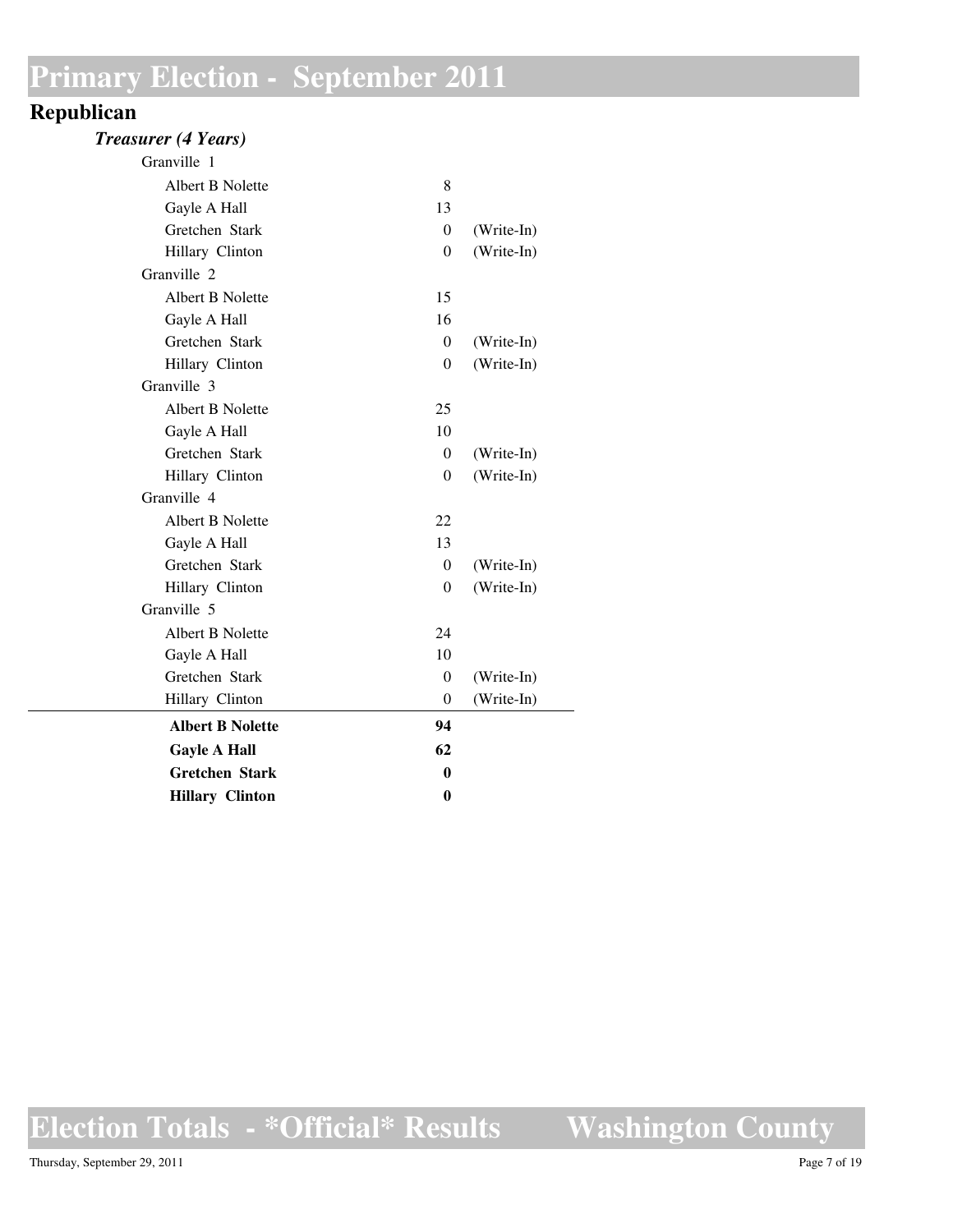#### **Republican**

#### *Treasurer (4 Years)*

| Greenwich 1             |                |            |
|-------------------------|----------------|------------|
| Albert B Nolette        | 16             |            |
| Gayle A Hall            | 12             |            |
| Gretchen Stark          | $\theta$       | (Write-In) |
| Hillary Clinton         | $\mathbf{0}$   | (Write-In) |
| Greenwich 2             |                |            |
| Albert B Nolette        | 6              |            |
| Gayle A Hall            | $\overline{2}$ |            |
| Gretchen Stark          | $\Omega$       | (Write-In) |
| Hillary Clinton         | $\mathbf{0}$   | (Write-In) |
| Greenwich 3             |                |            |
| Albert B Nolette        | 16             |            |
| Gayle A Hall            | 23             |            |
| Gretchen Stark          | $\Omega$       | (Write-In) |
| Hillary Clinton         | $\mathbf{0}$   | (Write-In) |
| Greenwich 4             |                |            |
| Albert B Nolette        | 17             |            |
| Gayle A Hall            | 20             |            |
| Gretchen Stark          | $\theta$       | (Write-In) |
| Hillary Clinton         | 1              | (Write-In) |
| Greenwich 5             |                |            |
| Albert B Nolette        | 12             |            |
| Gayle A Hall            | 14             |            |
| Gretchen Stark          | $\theta$       | (Write-In) |
| Hillary Clinton         | $\theta$       | (Write-In) |
| <b>Albert B Nolette</b> | 67             |            |
| <b>Gayle A Hall</b>     | 71             |            |
| <b>Gretchen Stark</b>   | $\mathbf{0}$   |            |
| <b>Hillary Clinton</b>  | 1              |            |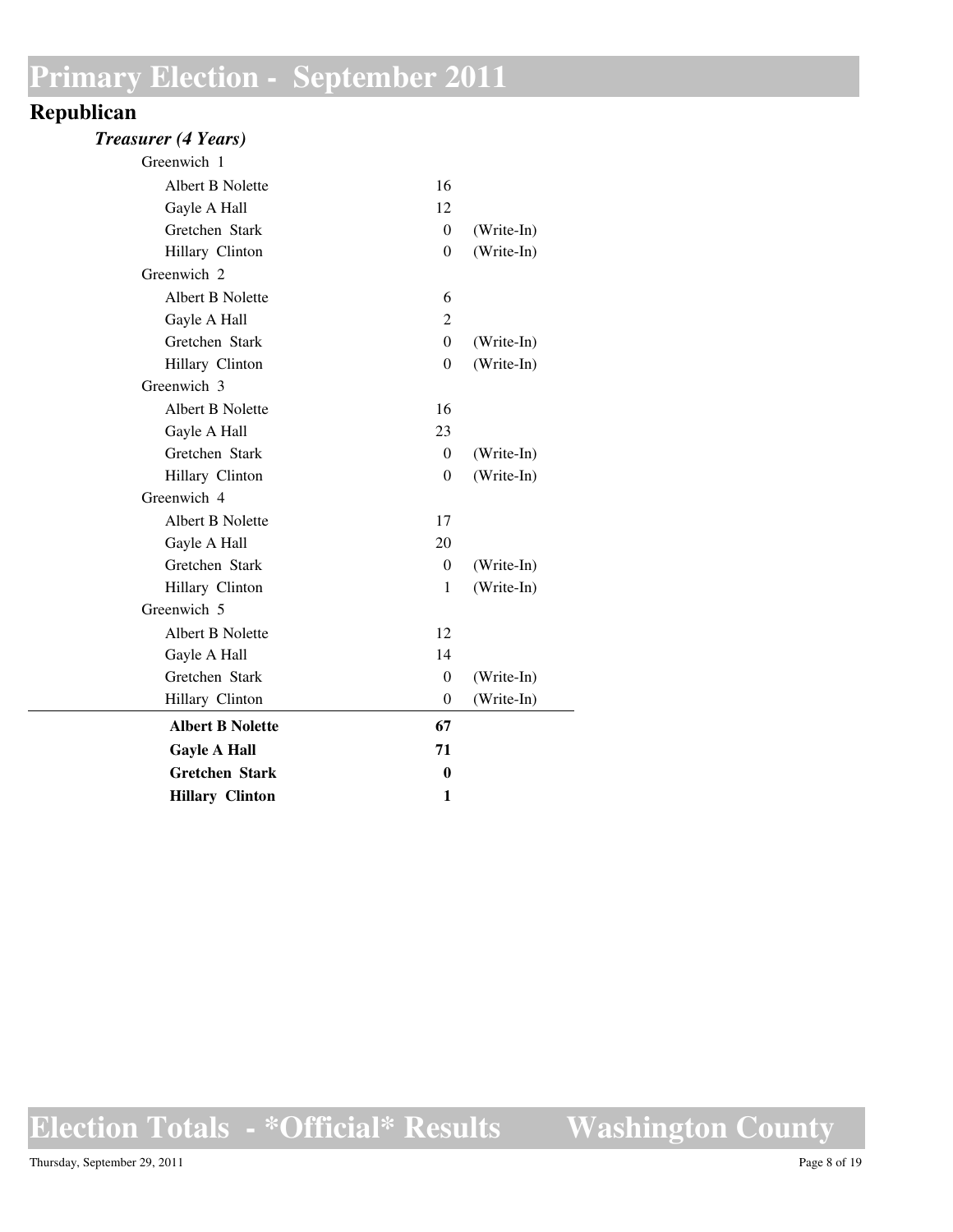### **Republican**

| <b>Treasurer (4 Years)</b> |                  |            |
|----------------------------|------------------|------------|
| Hampton 1                  |                  |            |
| Albert B Nolette           | 18               |            |
| Gayle A Hall               | 8                |            |
| Gretchen Stark             | $\theta$         | (Write-In) |
| Hillary Clinton            | $\theta$         | (Write-In) |
| <b>Albert B Nolette</b>    | 18               |            |
| <b>Gayle A Hall</b>        | 8                |            |
| <b>Gretchen Stark</b>      | $\boldsymbol{0}$ |            |
| <b>Hillary Clinton</b>     | $\boldsymbol{0}$ |            |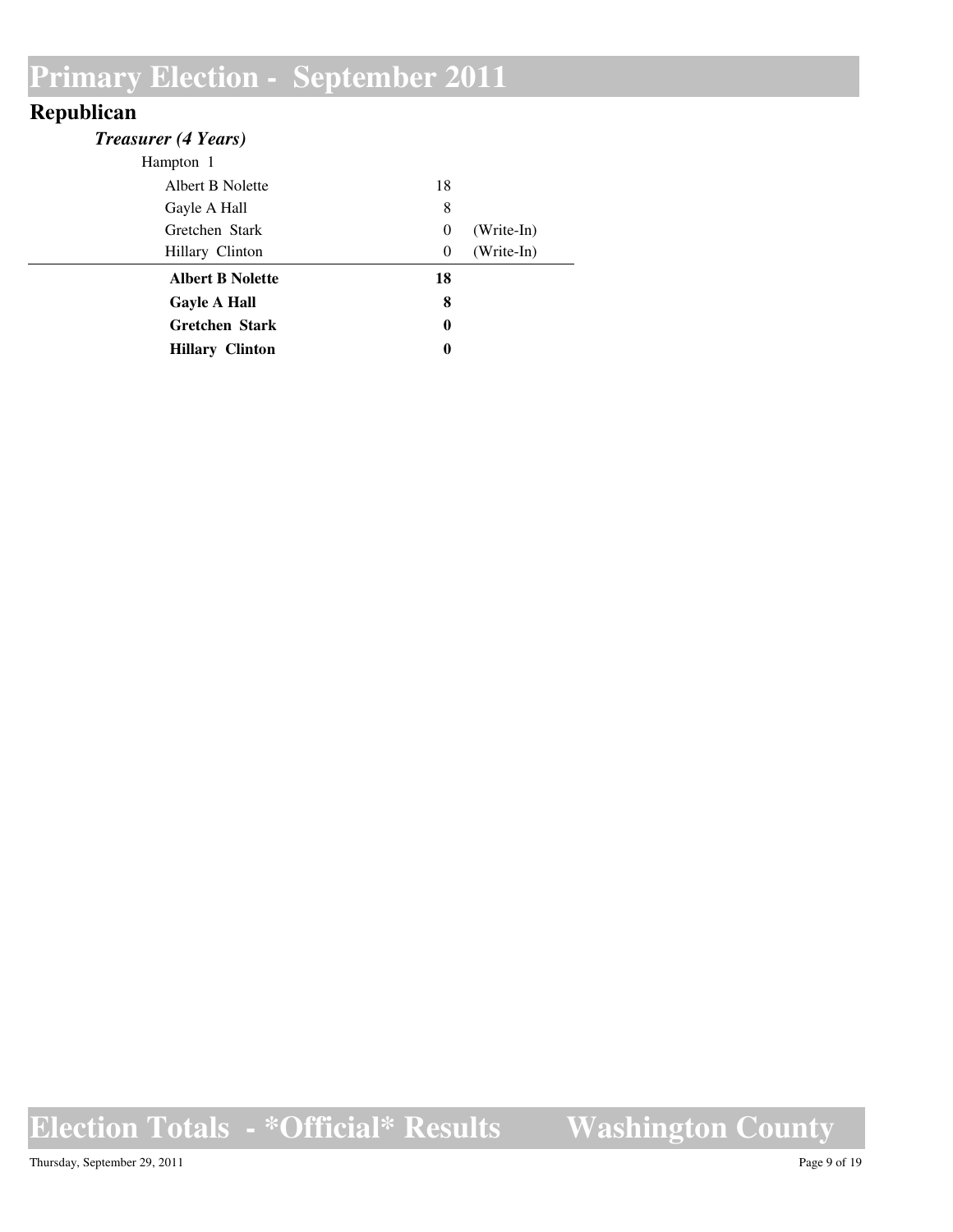#### **Republican**

| <b>Treasurer (4 Years)</b>  |              |            |
|-----------------------------|--------------|------------|
| Hartford 1                  |              |            |
| Albert B Nolette            | 39           |            |
| Gayle A Hall                | 65           |            |
| Gretchen Stark              | $\Omega$     | (Write-In) |
| Hillary Clinton             | $\theta$     | (Write-In) |
| Hartford <sub>2</sub>       |              |            |
| Albert B Nolette            | 87           |            |
| Gayle A Hall                | 103          |            |
| Gretchen Stark              | $\Omega$     | (Write-In) |
| Hillary Clinton             | $\theta$     | (Write-In) |
| <b>Albert B Nolette</b>     | 126          |            |
| <b>Gayle A Hall</b>         | 168          |            |
| <b>Gretchen Stark</b>       | $\bf{0}$     |            |
| <b>Hillary Clinton</b>      | $\mathbf{0}$ |            |
| <b>Supervisor (2 Years)</b> |              |            |
| Hartford 1                  |              |            |
| Dana Ted Haff               | 59           |            |
| Gary E Burch                | 49           |            |
| Hartford 2                  |              |            |
| Dana Ted Haff               | 119          |            |
| Gary E Burch                | 73           |            |
| Dana Ted Haff               | 178          |            |
| <b>Gary E Burch</b>         | 122          |            |

**Election Totals - \*Official\* Results Washington County**

Thursday, September 29, 2011 Page 10 of 19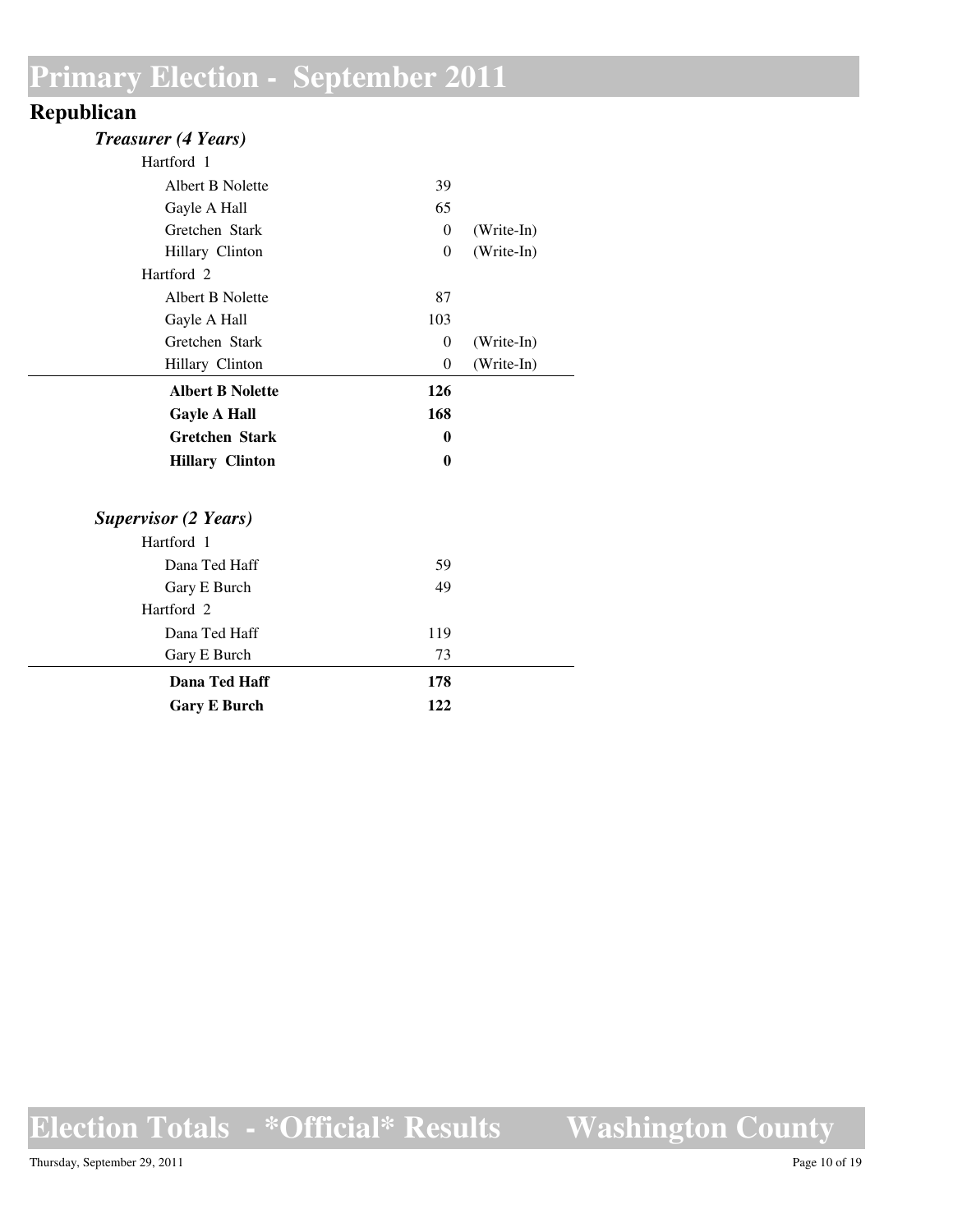### **Republican**

| <b>Treasurer (4 Years)</b> |                  |            |
|----------------------------|------------------|------------|
| Hebron 1                   |                  |            |
| Albert B Nolette           | 16               |            |
| Gayle A Hall               | 26               |            |
| Gretchen Stark             | $\theta$         | (Write-In) |
| Hillary Clinton            | $\theta$         | (Write-In) |
| <b>Albert B Nolette</b>    | 16               |            |
| <b>Gayle A Hall</b>        | 26               |            |
| <b>Gretchen Stark</b>      | $\boldsymbol{0}$ |            |
| <b>Hillary Clinton</b>     | $\boldsymbol{0}$ |            |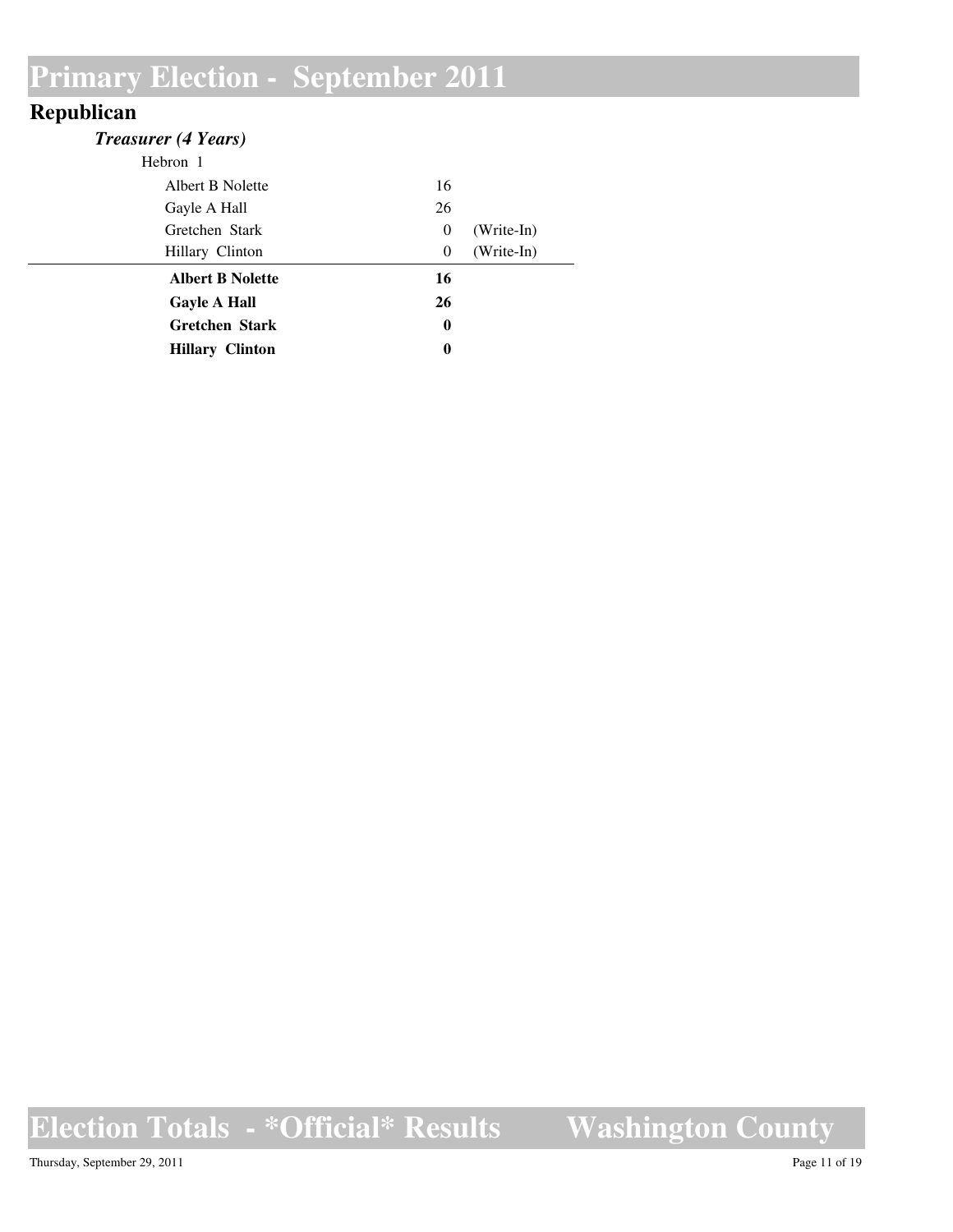#### **Republican**

| 21       |            |
|----------|------------|
| 29       |            |
| $\theta$ | (Write-In) |
| $\theta$ | (Write-In) |
| 21       |            |
| 29       |            |
| $\bf{0}$ |            |
| $\bf{0}$ |            |
|          |            |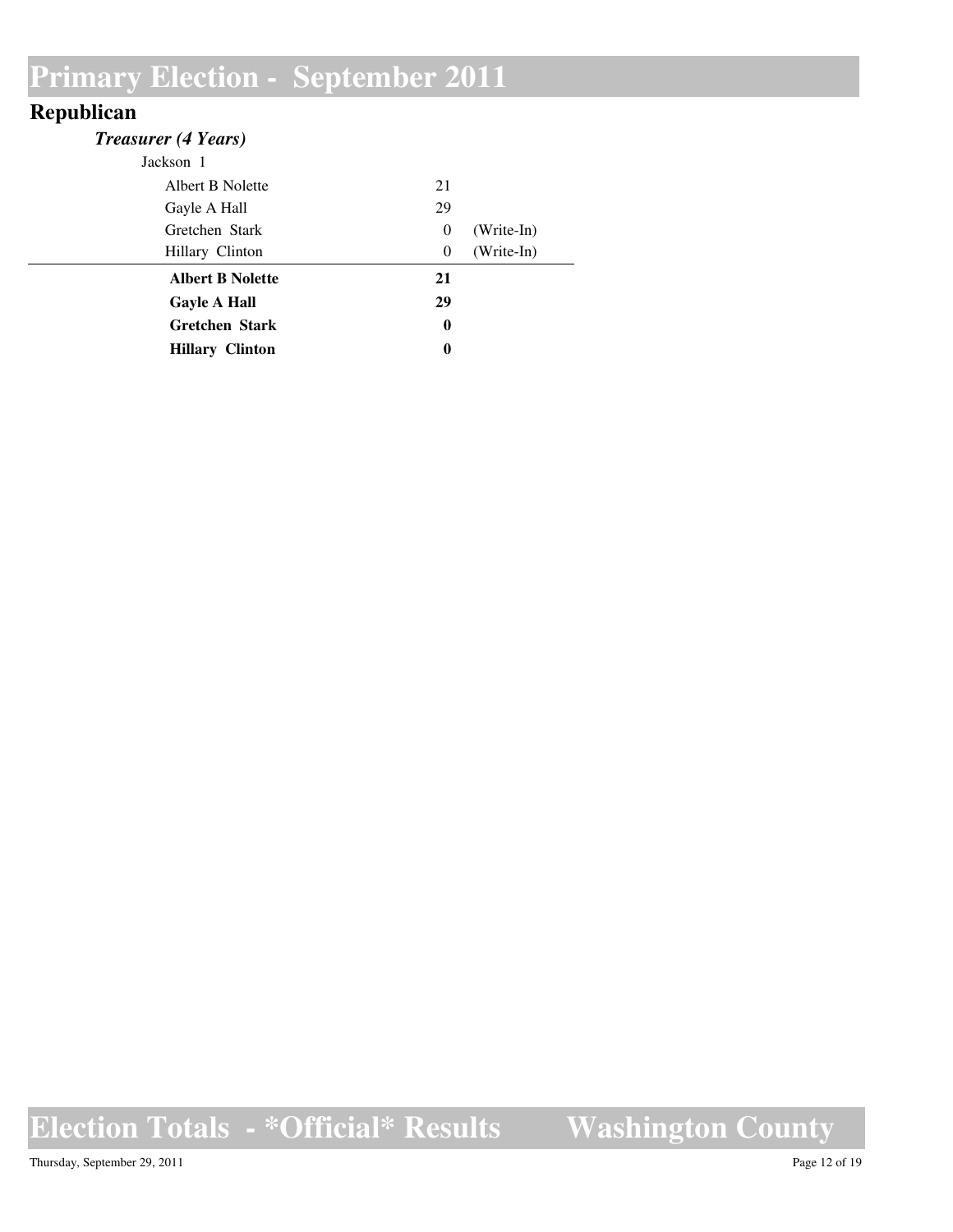#### **Republican**

#### *Treasurer (4 Years)*

| Kingsbury 1      |                |            |
|------------------|----------------|------------|
| Albert B Nolette | 27             |            |
| Gayle A Hall     | 12             |            |
| Gretchen Stark   | 0              | (Write-In) |
| Hillary Clinton  | $\overline{0}$ | (Write-In) |
| Kingsbury 2      |                |            |
| Albert B Nolette | 21             |            |
| Gayle A Hall     | 13             |            |
| Gretchen Stark   | 0              | (Write-In) |
| Hillary Clinton  | $\overline{0}$ | (Write-In) |
| Kingsbury 3      |                |            |
| Albert B Nolette | 20             |            |
| Gayle A Hall     | 16             |            |
| Gretchen Stark   | 0              | (Write-In) |
| Hillary Clinton  | $\overline{0}$ | (Write-In) |
| Kingsbury 4      |                |            |
| Albert B Nolette | 8              |            |
| Gayle A Hall     | 5              |            |
| Gretchen Stark   | $\overline{0}$ | (Write-In) |
| Hillary Clinton  | $\overline{0}$ | (Write-In) |
| Kingsbury 5      |                |            |
| Albert B Nolette | 8              |            |
| Gayle A Hall     | 5              |            |
| Gretchen Stark   | $\overline{0}$ | (Write-In) |
| Hillary Clinton  | $\overline{0}$ | (Write-In) |
| Kingsbury 6      |                |            |
| Albert B Nolette | 26             |            |
| Gayle A Hall     | 19             |            |
| Gretchen Stark   | 0              | (Write-In) |
| Hillary Clinton  | $\overline{0}$ | (Write-In) |
| Kingsbury 7      |                |            |
| Albert B Nolette | 14             |            |
| Gayle A Hall     | 6              |            |
| Gretchen Stark   | $\overline{0}$ | (Write-In) |
| Hillary Clinton  | $\overline{0}$ | (Write-In) |
| Kingsbury 8      |                |            |
| Albert B Nolette | 5              |            |
| Gayle A Hall     | $\overline{4}$ |            |
| Gretchen Stark   | $\overline{0}$ | (Write-In) |
| Hillary Clinton  | 0              | (Write-In) |
| Kingsbury 9      |                |            |
| Albert B Nolette | 26             |            |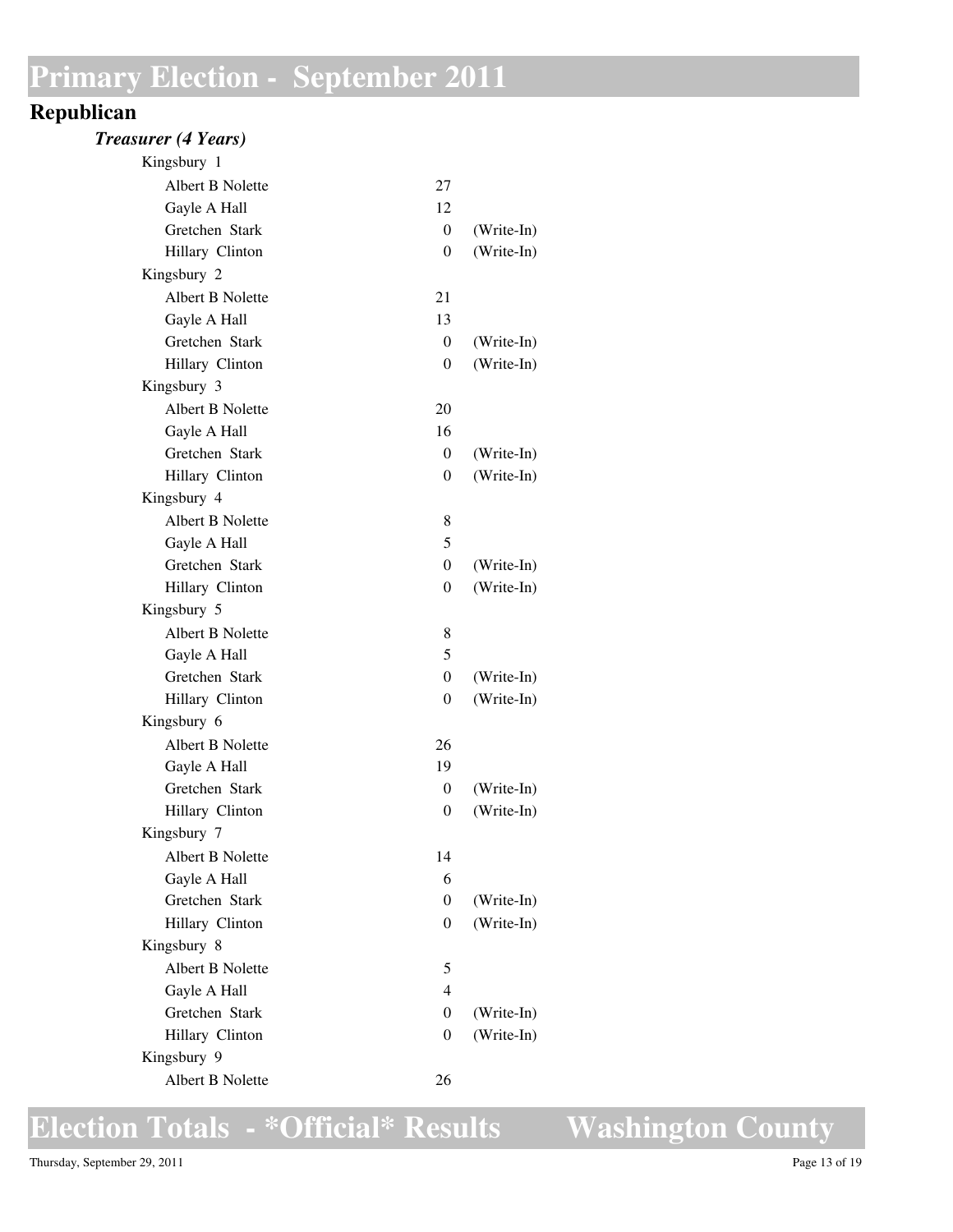| Republican |                         |                  |              |
|------------|-------------------------|------------------|--------------|
|            | Gayle A Hall            | 10               |              |
|            | Gretchen Stark          | $\theta$         | $(Write-In)$ |
|            | Hillary Clinton         | $\overline{0}$   | (Write-In)   |
|            | <b>Albert B Nolette</b> | 155              |              |
|            | <b>Gayle A Hall</b>     | 90               |              |
|            | <b>Gretchen Stark</b>   | $\boldsymbol{0}$ |              |
|            | <b>Hillary Clinton</b>  | 0                |              |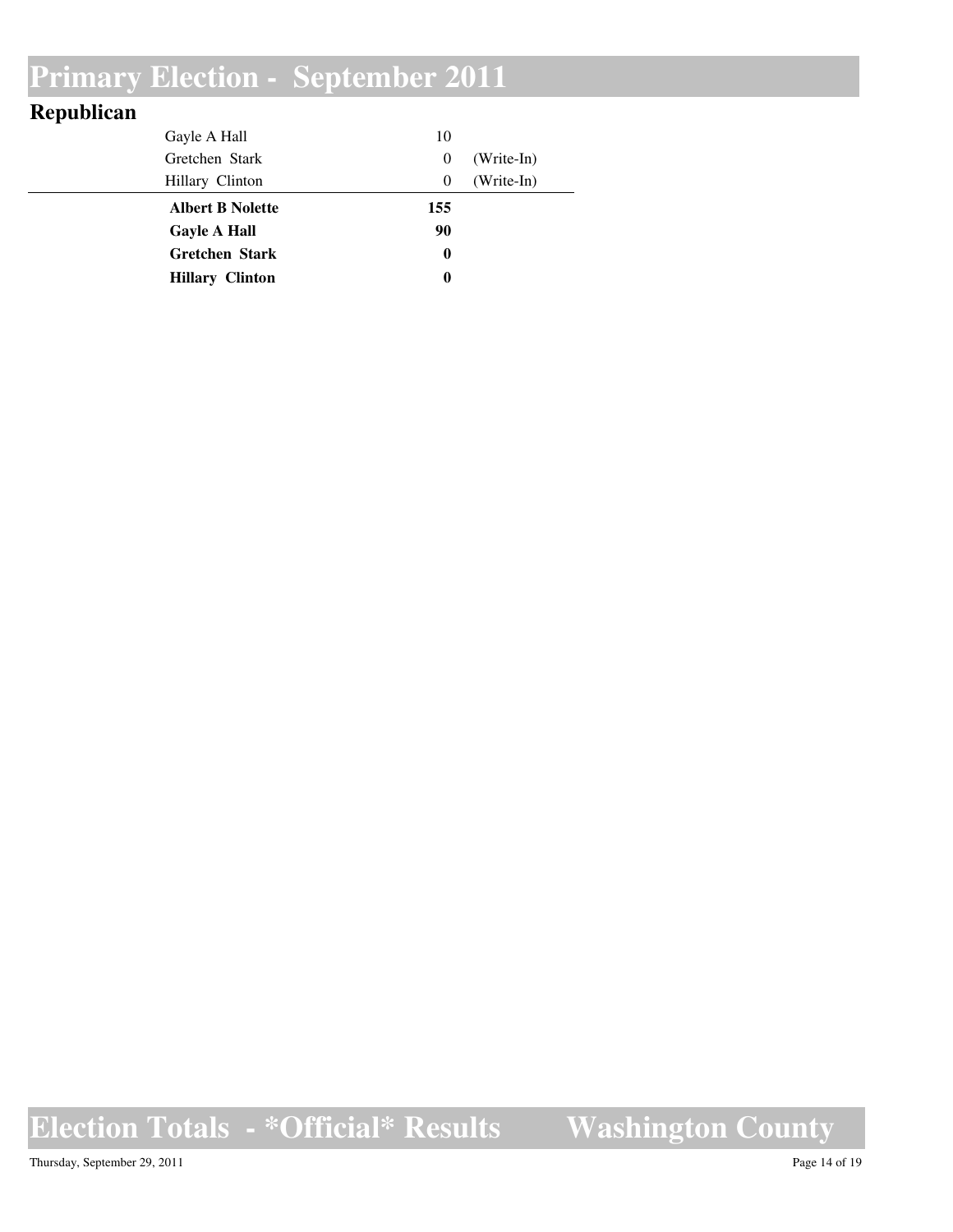#### **Republican**

| <b>Treasurer (4 Years)</b> |    |              |
|----------------------------|----|--------------|
| Putnam 1                   |    |              |
| Albert B Nolette           | 18 |              |
| Gayle A Hall               | 12 |              |
| Gretchen Stark             | 0  | $(Write-In)$ |
| Hillary Clinton            | 0  | (Write-In)   |
| <b>Albert B Nolette</b>    | 18 |              |
| <b>Gayle A Hall</b>        | 12 |              |
| <b>Gretchen Stark</b>      | 0  |              |
| <b>Hillary Clinton</b>     | 0  |              |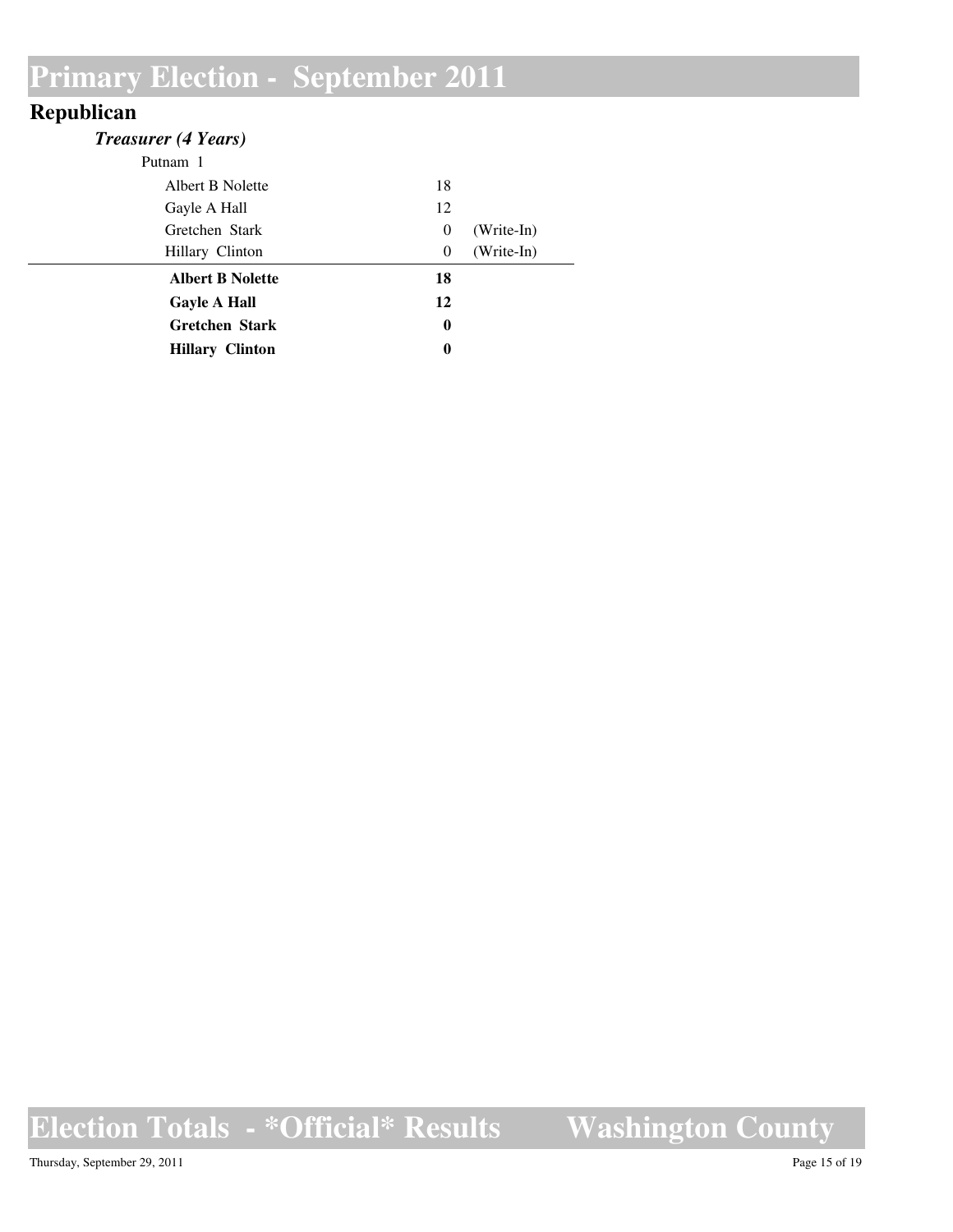#### **Republican**

#### *Treasurer (4 Years)*

| Salem 1                 |          |            |
|-------------------------|----------|------------|
| Albert B Nolette        | 12       |            |
| Gayle A Hall            | 17       |            |
| Gretchen Stark          | 0        | (Write-In) |
| Hillary Clinton         | 0        | (Write-In) |
| Salem 2                 |          |            |
| Albert B Nolette        | 6        |            |
| Gayle A Hall            | 33       |            |
| Gretchen Stark          | 0        | (Write-In) |
| Hillary Clinton         | 0        | (Write-In) |
| Salem 3                 |          |            |
| Albert B Nolette        | 12       |            |
| Gayle A Hall            | 40       |            |
| Gretchen Stark          | $\theta$ | (Write-In) |
| Hillary Clinton         | 0        | (Write-In) |
| <b>Albert B Nolette</b> | 30       |            |
| <b>Gayle A Hall</b>     | 90       |            |
| <b>Gretchen Stark</b>   | 0        |            |
| <b>Hillary Clinton</b>  | 0        |            |
|                         |          |            |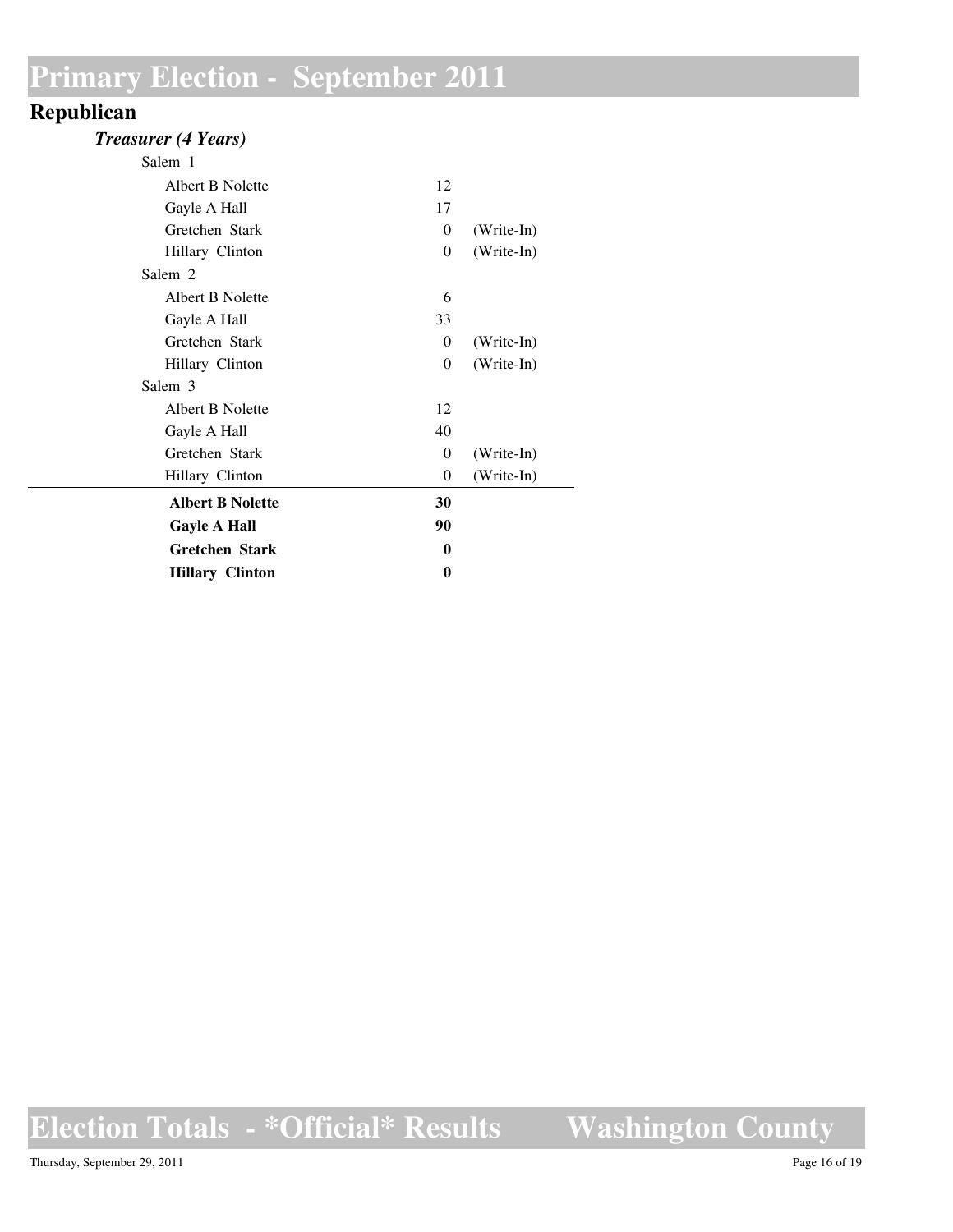#### **Republican**

#### *Town Council (4 Years)*

| <b>Jay Bellanca</b><br><b>Vincent Smith</b> | 1<br>1   |              |
|---------------------------------------------|----------|--------------|
| <b>Harold "Butch" Gilchrest</b>             | 117      |              |
| <b>Bruce A Ferguson</b>                     | 78       |              |
| <b>Jeffrey Harrison</b>                     | 41       |              |
| Vincent Smith                               | $\theta$ | (Write-In)   |
| Jay Bellanca                                | 1        | $(Write-In)$ |
| Harold "Butch" Gilchrest                    | 47       |              |
| Bruce A Ferguson                            | 31       |              |
| Jeffrey Harrison                            | 24       |              |
| Salem 3                                     |          |              |
| Vincent Smith                               | $\Omega$ | (Write-In)   |
| Jay Bellanca                                | $\Omega$ | (Write-In)   |
| Harold "Butch" Gilchrest                    | 42       |              |
| Bruce A Ferguson                            | 28       |              |
| Jeffrey Harrison                            | 5        |              |
| Salem 2                                     |          |              |
| Vincent Smith                               | 1        | (Write-In)   |
| Jay Bellanca                                | $\Omega$ | (Write-In)   |
| Harold "Butch" Gilchrest                    | 28       |              |
| Bruce A Ferguson                            | 19       |              |
| Jeffrey Harrison                            | 12       |              |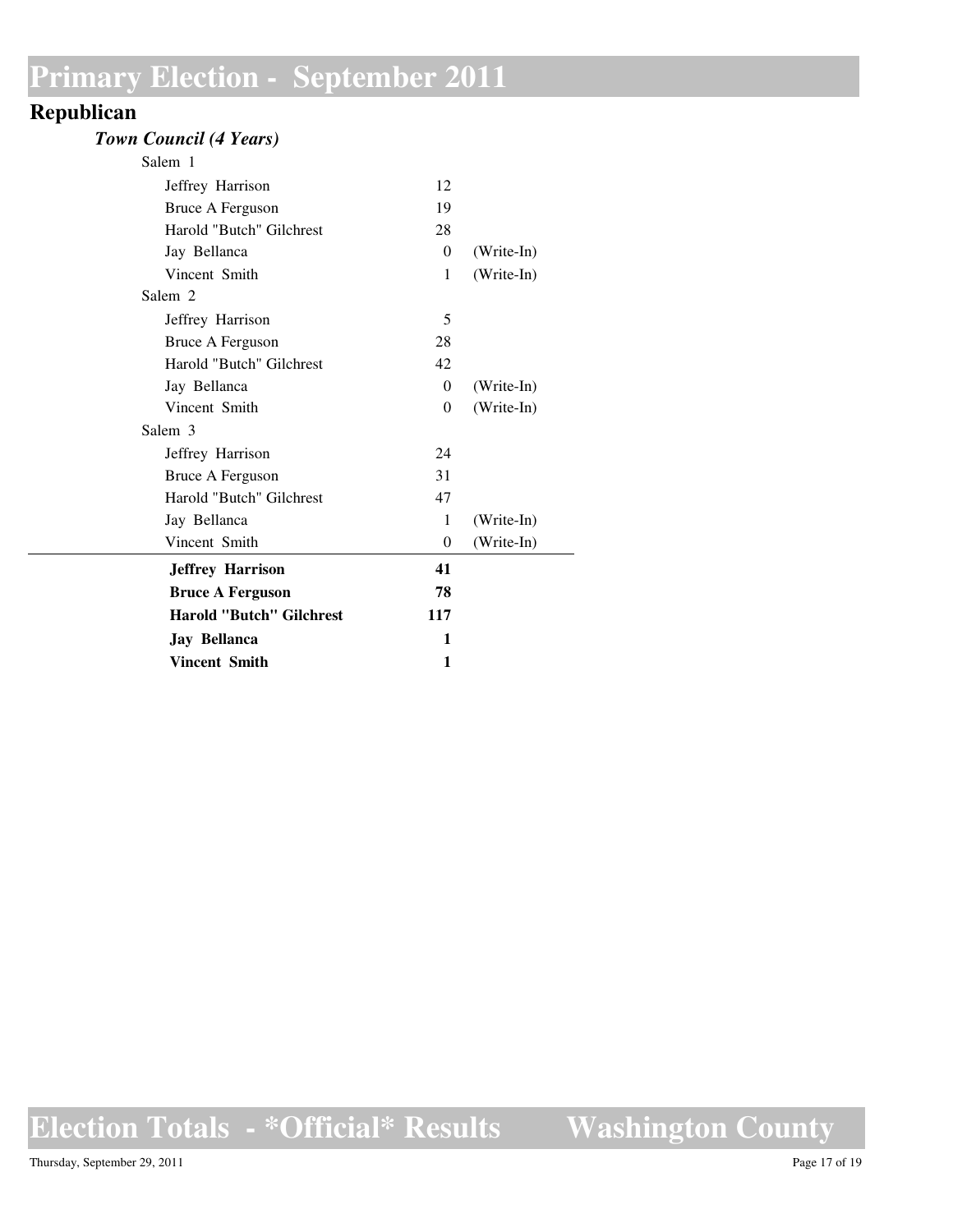#### **Republican**

#### *Treasurer (4 Years)*

| White Creek 1           |          |            |
|-------------------------|----------|------------|
| Albert B Nolette        | 12       |            |
| Gayle A Hall            | 14       |            |
| Gretchen Stark          | $\theta$ | (Write-In) |
| Hillary Clinton         | 0        | (Write-In) |
| White Creek 2           |          |            |
| Albert B Nolette        | 6        |            |
| Gayle A Hall            | 6        |            |
| Gretchen Stark          | 0        | (Write-In) |
| Hillary Clinton         | 0        | (Write-In) |
| White Creek 3           |          |            |
| Albert B Nolette        | 1        |            |
| Gayle A Hall            | 10       |            |
| Gretchen Stark          | 0        | (Write-In) |
| Hillary Clinton         | $\theta$ | (Write-In) |
| <b>Albert B Nolette</b> | 19       |            |
| <b>Gayle A Hall</b>     | 30       |            |
| <b>Gretchen Stark</b>   | 0        |            |
| <b>Hillary Clinton</b>  | 0        |            |